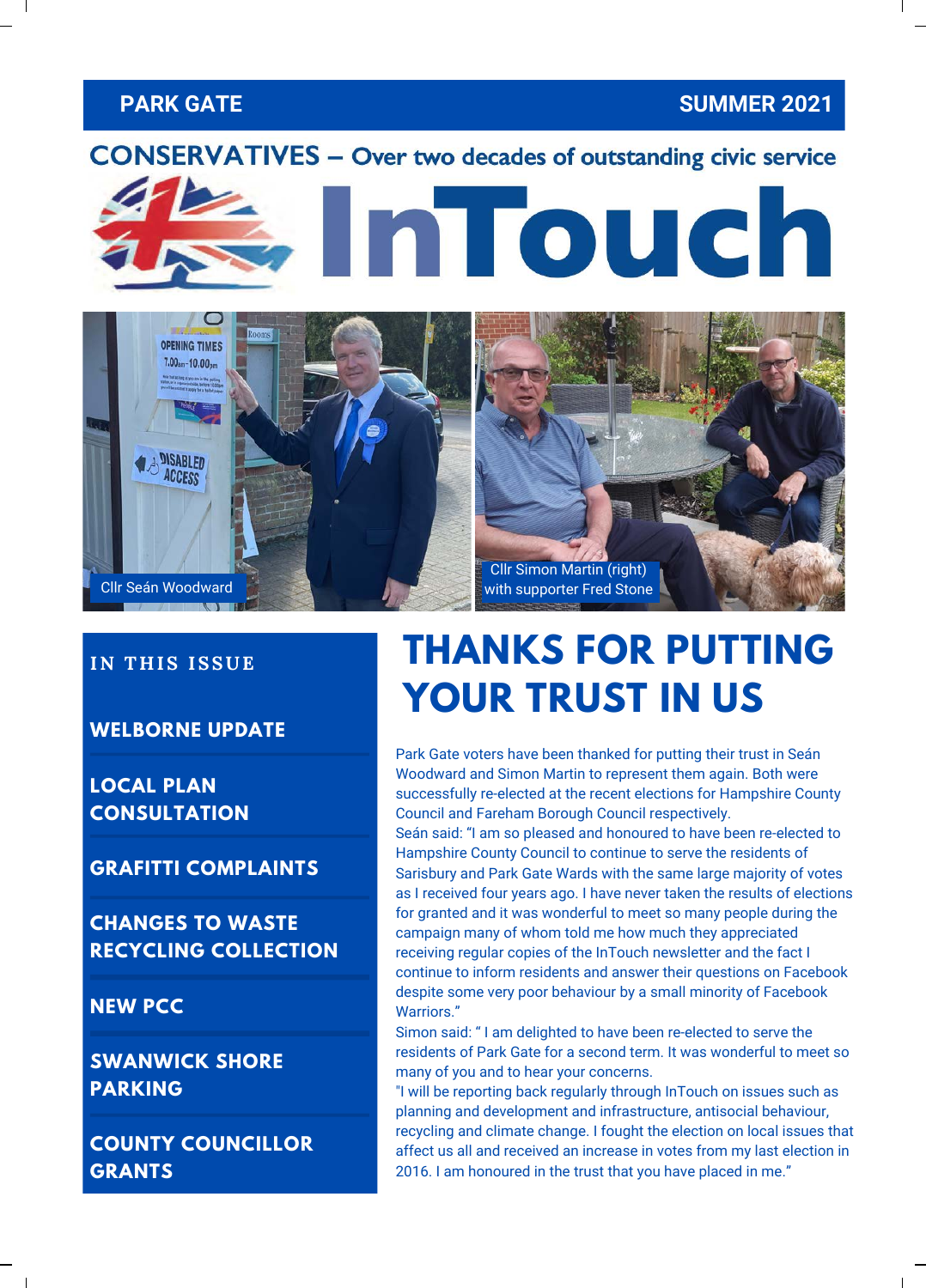#### **Park Gate is safest in Conservative hands**

# **Government backs**

# **delivery of Welborne**

New Government funding will support the delivery of Welborne Garden Village.

The Government is making more funding available to cover the technical costs of the M27 Junction 10 works and for the capital cost of the development.

Buckland Development Ltd has proposed to potentially increase its contribution to Junction 10 to as much as £50m in amended plans that are subject to a further three-week consultation.

The Government has recognised that we carry significant costs around the delivery of a garden village at Welborne which go beyond the typical remit of local authorities, announcing a further £130,000 capacity funding in addition to the £1.1m already received.

It has taken months of negotiations to find a way forward on the delivery of the Junction 10 Scheme so that the much-needed housing can be delivered.

# **Local Plan Update**

Changes to the way the Government assesses how many new homes are required in each local authority area mean we are consulting on another version of our Local Plan.

The government-required number of properties per year up to 2037 was reduced to 403, but has now been increased again to 541.

We will aim to provide these properties while maintaining a strategic gap between Fareham and Stubbington as well as the Meon Gap and by enabling housing growth in Fareham Town Centre.

A special edition of Fareham Today is being delivered to all homes in the Borough as part of the consultation. We will also hold Community Action Team meetings and virtual exhibitions identifying the additional housing and employment sites

## **Chairman of Hamble River Board**

County Councillor Seán Woodward is delighted to have been appointed as the Chairman of the River Hamble Harbour Board. The Board is responsible for providing services and facilities and managing the river for the benefit of all users from the point of view of both safety and environmental protection.



Councillor Woodward said: "For a number of

years I have chaired the River Hamble Harbour Management Committee which scrutinises the activities of the Board and makes recommendations for its consideration.

"I am very much looking forward now to working with fellow Board members and, subject to the views of the Management Committee, making those decisions."

# **News in Brief**

## County Council Grant Funding

Grant funding of £8,000 in total is available to local organisations in the Sarisbury, Park Gate and Priory Park areas to enable them to undertake projects of benefit to their groups and potentially the wider community.

If having read the guidance at [https://www.hants.gov.uk/communi](https://www.hants.gov.uk/community/grants/grants-list/county-councillor) ty/grants/grants-list/countycouncillor you are involved with any group that may be interested please do get in touch with County Councillor Seán Woodward at [sean.woodward@hants.gov.uk](mailto:sean.woodward@hants.gov.uk) Cllr Woodward said: "It is gratifying to be able to help so many organisations to realise their dreams and to be great assets to the local community while helping their organisations to thrive."

## New Care Home

Ancasta Grove, a new 75 bed care home, has now opened on Barnes Lane, Sarisbury Green. Chris Roby, Customer Care Manager for [Care UK](https://www.facebook.com/yourcareuk/?__cft__%5b0%5d=AZV4AH12XNG-fvFrILIzcuN72yokcovjgxZ4_5AqHKNmwBSJCp71RdIXcfSFLeqVMIpdY7YP-B_ElmUQohnruccbGwQbUZByCCBQuMAKEVCkahQrfkmixZbsgCg1gR5uzcSQ0WNVquvpCt289KsdwS_jGAGNDW5IR5YC2LNr7LggzxGBT1OyEpl0CuX5zvDfr2g&__tn__=kK-R) [showed around Councillors Joanne](https://www.facebook.com/joanne.sarisbury/?__cft__%5b0%5d=AZV4AH12XNG-fvFrILIzcuN72yokcovjgxZ4_5AqHKNmwBSJCp71RdIXcfSFLeqVMIpdY7YP-B_ElmUQohnruccbGwQbUZByCCBQuMAKEVCkahQrfkmixZbsgCg1gR5uzcSQ0WNVquvpCt289KsdwS_jGAGNDW5IR5YC2LNr7LggzxGBT1OyEpl0CuX5zvDfr2g&__tn__=kK-R) Bull and Seán Woodward and they were both very impressed with the facilities which comprise hobby rooms, sitting rooms, dining rooms, gym, cafe and a super outdoor area.

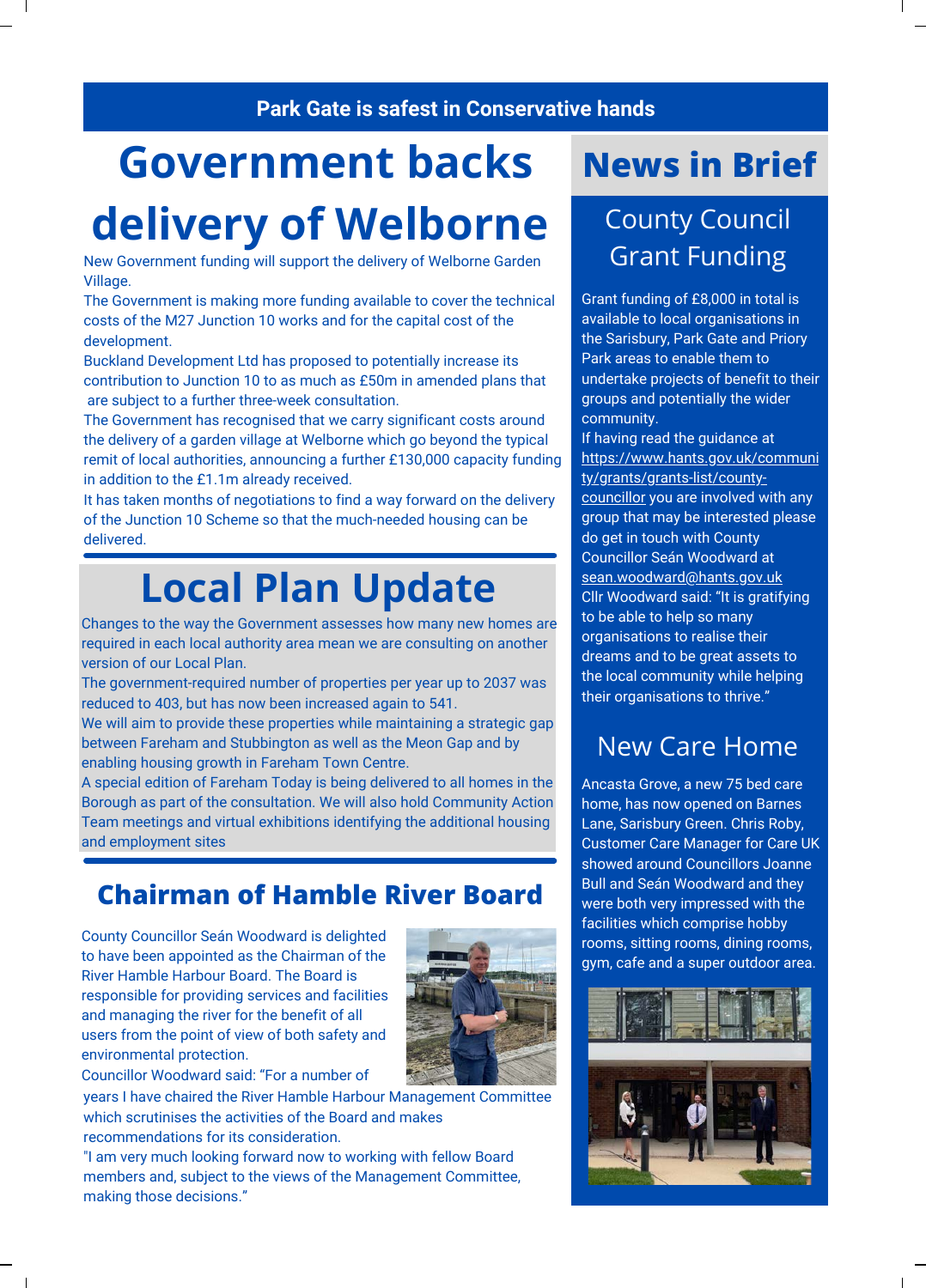### A U G U S T 2 2 , 2 0 1 9 V O L . 2 9 **Park Gate is safest in Conservative hands**

## **Waste less, recycle more News in Brief**

We all would like to waste less and recycle more, but how?

Councillors have been getting to grips with two recent government consultations. "DRS" is a deposit return scheme where a small part of the price of a product would be returned to the customer when they returned the packaging. Older residents will remember schemes like this for glass bottles.



**Resident Gloria Jobling sorting recycling waste**

The new scheme proposes to increase the

level of "on-the-go" drinks' bottle recycling. We may in future see "reverse-vending-machines" (RVM) in our shops.

A second scheme requiring the producer to pay for recycling of materials used in packaging has been consulted upon. This is intended to incentivise a reduction of packaging and a move to easier and better value recycling. This includes films and foils as well as cardboard, plastics, aluminium and wood.

Under consideration is the separation of each refuse type at source and changes to the kerbside collection service to ensure a "less contaminated waste stream".

This may result in significant changes to the waste collection service you receive from the council including which day of the week we make collections.

The Council has considered these two proposals and provided responses to the government. We will keep you informed on progress and how they might impact residents.

# **Access All Areas**

We are delighted to announce this wonderful scheme will be available for 11-16 year olds that live and go to school in Fareham. There will be plenty of fun filled activities taking place across Fareham during the summer holidays. For more information and to register please visit [www.fareham.gov.uk/aaa](http://www.fareham.gov.uk/aaa).

# Grafitti Complaints

We regularly receive complaints about increasing amounts of graffiti appearing on the M27, especially on new sound barriers.

Following Fareham Council Leader Seán Woodward raising the issue with Highways England there is a government initiative to remove graffiti from roads and railways. On the M27 Highways England is trialling products to see which best removes graffiti. Once it has identified the solution it will remove graffiti before the scheme's completion later in the summer.

## Swanwick Parking

Planning permission has been granted to provide a new 60-space public car park at Swanwick Shore. The existing car park is frequently at capacity with many people parking on the road and slipway. The site has planning permission for 49 houses and while they may be built in the future this application is for an initial three years. The car park charges will match those of the council car park once those are implemented in the summer. This car park has the potential to relieve the congestion at the shore which has been even worse during lockdown.

# **Contact your Councillors**



Seán Woodward 8 Persian Drive

Whiteley. PO15 7BJ Tel: 07825 300637

[sean.woodward@hants.gov.uk](mailto:swoodward@fareham.gov.uk) [facebook.com/CllrSeanWoodward](https://www.facebook.com/CllrSeanWoodward)



#### **Borough Councillor**

Ian Bastable 5 Blake Close Whiteley PO15 7LT Tel: 07444 552194



#### **County Councillor <b>Borough Councillor Borough Councillor Borough Councillor**

Simon Martin 230 Botley Road, Burridge, SO31 1BL Tel: 01489 325805

[ibastable@fareham.gov.uk](mailto:ibastable@fareham.gov.uk) [smartin@fareham.gov.uk](mailto:smartin@fareham.gov.uk)

Whether you voted for us or not, your Conservative councillors promise the highest standards of service to everyone in the community. Contact us any time and we'll respond personally within 48 hours.